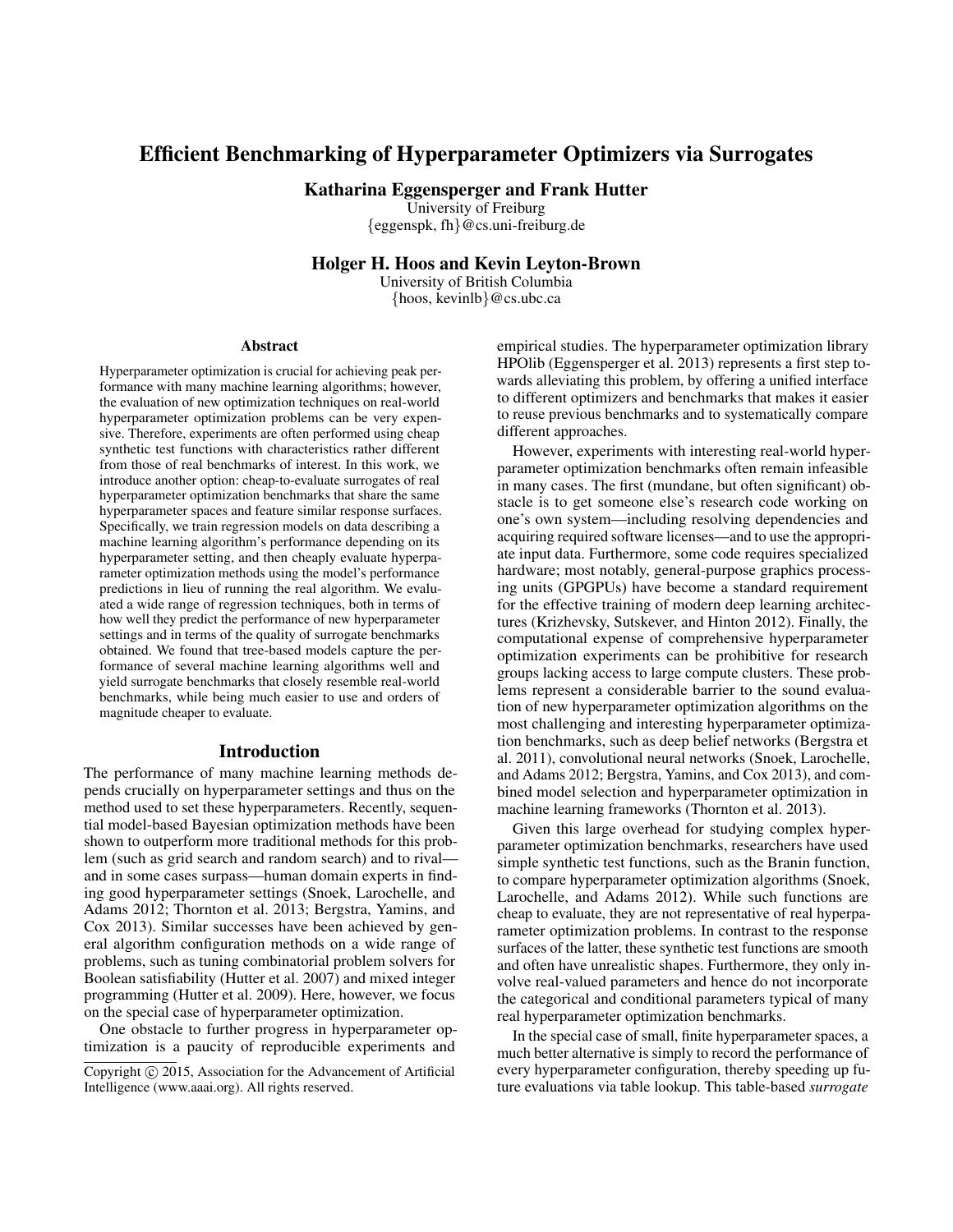can be trivially transported to any new system, without whatever complicating factors were involved in running the original algorithm (setup, special hardware requirements, licensing, computational cost, etc.). In fact, several researchers have already applied this approach to simplify experiments (Bardenet et al. 2013; Snoek, Larochelle, and Adams 2012; Birattari et al. 2002).

Unfortunately, table lookup is limited to small, finite hyperparameter spaces. Here, we generalize the idea of such surrogates to arbitrary, potentially high-dimensional hyperparameter spaces (including, e.g., real-valued, categorical, and conditional hyperparameters). As with table lookup, we first evaluate many hyperparameter configurations in an expensive offline phase. Departing from this paradigm, we then use the resulting performance data to train a regression model that approximates future evaluations via model predictions. As before, we obtain a surrogate of algorithm performance that is cheap to evaluate and trivially portable. Since these modelbased surrogates offer only *approximate* representations of performance, it is crucial to investigate the quality of their predictions, as we do in this work.<sup>1</sup>

We are not the first to propose the use of learned surrogate models that stand in for computationally complex functions. In the field of meta-learning (Brazdil et al. 2008), regression models have been extensively used to predict the performance of algorithms across various datasets based on dataset features (Guerra, Prudêncio, and Ludermir 2008; Reif et al. 2014). The statistics literature on the design and analysis of computer experiments (DACE) (Sacks et al. 1989; Santner, Williams, and Notz 2003; Gorissen et al. 2010) uses similar surrogate models to guide a sequential experimental design strategy aiming to achieve either an overall strong model fit or to identify the minimum of a function. Surrogate models are also at the core of the sequential model-based Bayesian optimization framework (Brochu, Cora, and de Freitas 2010; Hutter, Hoos, and Leyton-Brown 2011) (SMBO, the framework underlying all hyperparameter optimizers we study here). While all of these lines of work incrementally construct surrogate models of a function in order to inform an active learning criterion that determines new inputs to evaluate, our work differs in its goal: to obtain *surrogate benchmarks* rather than to identify good points in the space.

Surrogate benchmarks are useful in several different senses. First, like synthetic test functions and table lookups, they can be used for extensive debugging and unit testing. Second, since the large computational expense of running hyperparameter optimizers is typically dominated by the cost of evaluating algorithm performance under different selected hyperparameters, our benchmarks can also substantially reduce the time required for running a hyperparameter optimizer, facilitating whitebox tests. This functionality is gained even if the surrogate model fits algorithm performance quite poorly (e.g., due to a lack of sufficient training data). Third, surrogate benchmarks that closely resemble real benchmarks can also facilitate the evaluation of new features inside the hyperparameter optimizer, or even the meta-optimization of a hyperparameter optimizer's own hyperparameters (which can also be done without using surrogates, but is typically extremely expensive (Hutter et al. 2009)).

# Background: Hyperparameter Optimization

The construction of machine learning models typically gives rise to two optimization problems: internal optimization (such as selecting a neural network's likelihood-maximizing weights) and hyperparameter optimization (such as setting a neural network's structural and regularization parameters). In this work we consider the latter. Let  $\lambda_1, \ldots, \lambda_n$  denote the hyperparameters of a given machine learning algorithm, and let  $\Lambda_1, \ldots, \Lambda_n$  denote their respective domains. The algorithm's hyperparameter space is then defined as  $\Lambda = \Lambda_1 \times \cdots \times \Lambda_n$ . When trained with hyperparameters  $\lambda \in \Lambda$  on data  $\mathcal{D}_{\text{train}}$ , the algorithm's loss (e.g., misclassification rate) on data  $\mathcal{D}_{valid}$ is  $\mathcal{L}(\lambda, \mathcal{D}_{\text{train}}, \mathcal{D}_{\text{valid}})$ . Using k-fold cross-validation, the optimization problem is then to minimize the expression

$$
f(\boldsymbol{\lambda}) = \frac{1}{k} \cdot \sum_{i=1}^{k} \mathcal{L}(\boldsymbol{\lambda}, \mathcal{D}_{\text{train}}^{(i)}, \mathcal{D}_{\text{valid}}^{(i)}).
$$
 (1)

A hyperparameter  $\lambda_n$  can be continuous, integer-valued or categorical. For example, the learning rate for a neural network is continuous; the number of neurons is integer-valued; and the choice between various preprocessing methods is categorical. Hyperparameters can also be *conditional*, meaning that their values only matter if another hyperparameter takes a certain value. For example, the hyperparameter "number of principal components" only needs to be instantiated when the hyperparameter "preprocessing method" is PCA.

Evaluating  $f(\lambda)$  for a given  $\lambda \in \Lambda$  is often computationally costly; thus, many techniques have been developed to find good configurations  $\lambda$  without performing many function evaluations. The methods most commonly used in practice are manual search and grid search, but recently, it was shown that even simple random search can yield much better results (Balaprakash, Birattari, and Stützle 2007; Bergstra and Bengio 2012).

The state of the art in practical optimization of hyperparameters is set by Bayesian optimization methods (Hutter, Hoos, and Leyton-Brown 2011; Snoek, Larochelle, and Adams 2012; Bergstra et al. 2011), which have been successfully applied to problems ranging from deep neural networks to combined model selection and hyperparameter optimization (Bergstra et al. 2011; Snoek, Larochelle, and Adams 2012; Thornton et al. 2013; Komer, Bergstra, and Eliasmith 2014; Bergstra, Yamins, and Cox 2013). Bayesian optimization methods use a probabilistic model  $M$  to describe the relationship between a hyperparameter configuration  $\Lambda$  and its performance  $f(\lambda)$ . They fit this model using previously gathered data and then use it to select a subsequent configuration  $\lambda_{\text{new}}$  to evaluate, trading off exploitation and exploration in order to find the minimum of  $f$ . They then evaluate  $f(\lambda_{\text{new}})$ , update M with the new data  $(\lambda_{\text{new}}, f(\lambda_{\text{new}}))$  and iterate. Throughout this paper, we will use the following three Bayesian optimization methods:

<sup>&</sup>lt;sup>1</sup>This paper is an extended and improved version of a paper presented at an ECAI workshop (Eggensperger et al. 2014).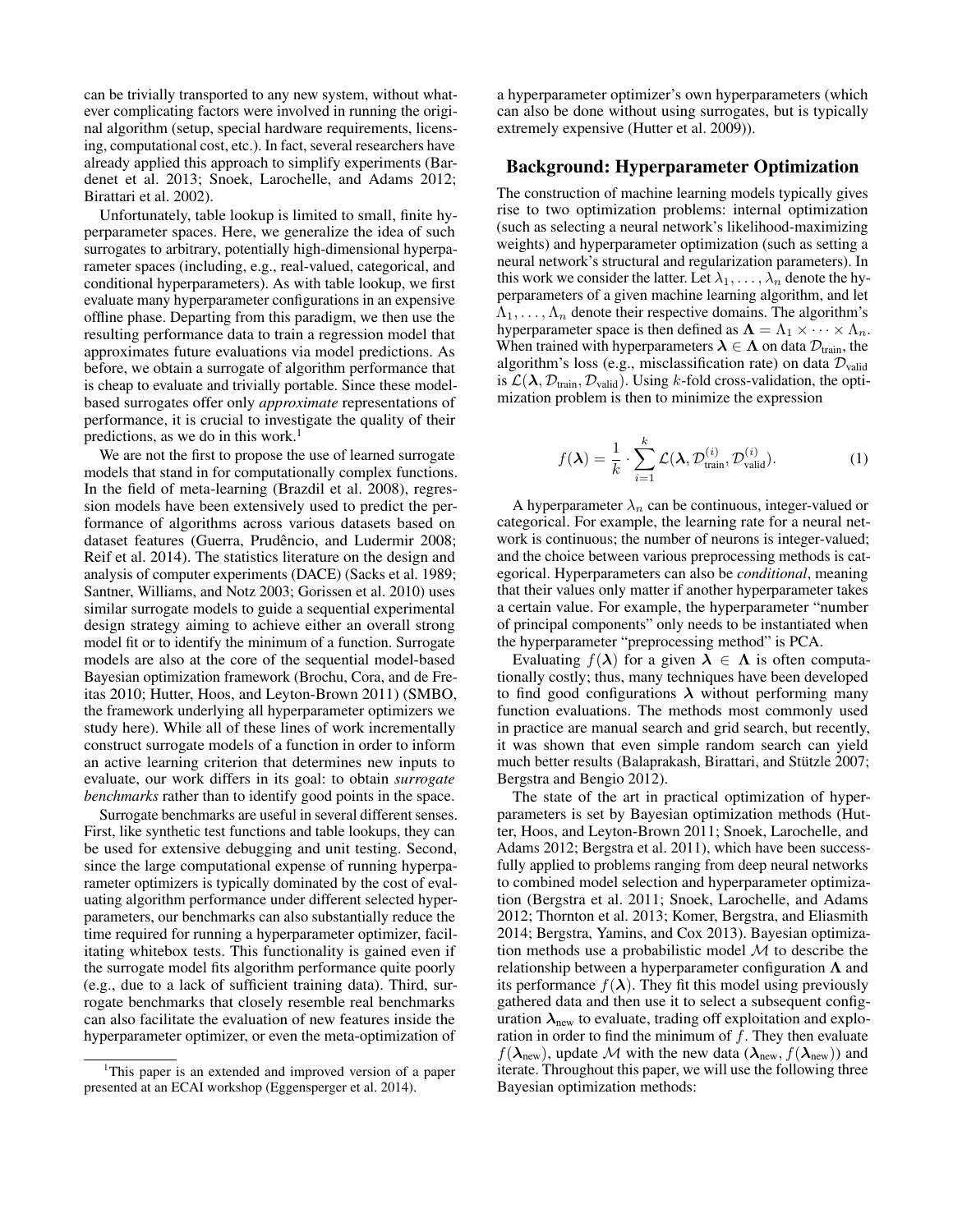– SPEARMINT (Snoek, Larochelle, and Adams 2012) models  $p_{\mathcal{M}}(f | \lambda)$  as a Gaussian process (GP). It supports continuous and discrete parameters (albeit only via rounding), but not conditional parameters.

– Sequential Model-based Algorithm Configuration (SMAC) (Hutter, Hoos, and Leyton-Brown 2011) models  $p_{\mathcal{M}}(f | \lambda)$  as a random forest. When performing cross validation, SMAC only evaluates as many folds as necessary to show that a configuration is worse than the best one seen so far. SMAC can handle continuous, categorical, and conditional parameters.

– Tree Parzen Estimator (TPE) (Bergstra et al. 2011) models  $p_{\mathcal{M}}(f | \lambda)$  indirectly using tree-structured Parzen density estimators. TPE can handle continuous, categorical, and conditional parameters.

An empirical evaluation of the three methods on the HPOlib benchmarks showed that SPEARMINT performed best on benchmarks with few continuous parameters, and SMAC performed best on benchmarks with many, categorical, and/or conditional parameters, closely followed by TPE. SMAC also performed best on benchmarks that relied on cross validation (Eggensperger et al. 2013).

# Methodology

We now describe the algorithm performance data we used, the types of regression models we evaluated, and how we used them to construct surrogate benchmarks. To avoid confusion, we explicitly state that there are three different types of models: the *base learner* (whose hyperparameters are optimized), the *internal surrogate model* of the hyperparameter optimizer (SMAC, TPE, or Spearmint), and the *benchmark simulator surrogate model*.

# Data collection

In principle, we could construct surrogate benchmarks using algorithm performance data gathered by any means, but of course, we prefer to gather data in a way that leads to the best surrogates. It is more important for surrogate benchmarks to exhibit strong predictive quality in some parts of the hyperparameter space than in others. Specifically, our ultimate aim is to ensure that *hyperparameter optimizers perform similarly on the surrogate benchmark as on the real benchmark*. Since effective optimizers spend most of their time in highperformance regions of the hyperparameter space, and since relative differences between the performance of hyperparameter configurations in such high-performance regions tend to impact which hyperparameter configuration will ultimately be returned, accuracy in this part of the space is more important than in regions of poor performance. Training data should therefore densely sample high-performance regions. We thus advocate collecting performance data primarily via runs of existing hyperparameter optimization procedures. As an additional advantage of this strategy, we can obtain this costly performance data as a by-product of executing hyperparameter optimization procedures on the original benchmark.

Of course, it is also important to accurately identify poorly performing parts of the space: if we only trained on performance data for the very best hyperparameter settings, no Table 1: Overview of regression algorithms we evaluated. We used random search to optimize hyperparameters and considered 100 samples over the stated hyperparameters; we trained the model on 50% of the data, chose the best configuration based on its performance on the other 50%, and then trained on all data.

| Model                    | <b>Hyperparameter optimization</b>              | Implementation      |
|--------------------------|-------------------------------------------------|---------------------|
| <b>Gradient Boosting</b> | Random search: max_features,                    | <b>SCIKIT-LEARN</b> |
|                          | min_samples_leaf, max_depth,                    |                     |
|                          | learning_rate, n_estimators                     |                     |
| Random Forest            | Random search: min_samples_split, SCIKIT-LEARN  |                     |
|                          | n_estimators, max_features                      |                     |
| <b>Gaussian Process</b>  | MCMC sampling over hyperparameters              | <b>SPEARMINT</b>    |
| <b>SVR</b>               | Random search: C and gamma                      | <b>SCIKIT-LEARN</b> |
| <b>NuSVR</b>             | Random search: C, gamma and nu                  | <b>SCIKIT-LEARN</b> |
|                          |                                                 |                     |
|                          | k-nearest-neighbours Random search: n_neighbors | SCIKIT-LEARN        |
| <b>Linear Regression</b> | None                                            | SCIKIT-LEARN        |

machine learning model could be expected to infer that performance in the remaining parts of the space is poor. This would typically lead to overly optimistic predictions of performance in poor parts of the space. We therefore also included performance data gathered by random search. (Alternatively, one could use grid search, which can also cover the entire space. We did not adopt this approach, because it cannot deal effectively with large hyperparameter spaces.) Thus, to gather the data for a surrogate of benchmark  $X$ , we used the data gathered by empirically evaluating four methods on  $X$ : the three previously mentioned Bayesian optimization methods as well as random search.

# Choice of Regression Models

We considered a broad range of commonly used regression algorithms as candidates for our surrogate benchmarks.

Table 1 details the regression models and implementations we used. We considered two different tree-based models, because random forest (RFs) have been shown to yield highquality predictions of algorithm performance data (Hutter et al. 2014) and because SMAC uses a RF. We also included SPEARMINT's Gaussian process (GP) implementation, which performs MCMC to marginalize over hyperparameters. These models are quite complementary: Spearmint's GPs work best on low-dimensional smooth hyperparameter optimization problems, while SMAC's RFs perform particularly well for non-smooth and high-dimensional problems, such as Auto-WEKA or structure search in deep learning (Eggensperger et al. 2013). As a baseline, we also experimented with  $k$ nearest-neighbours (kNN), linear regression, ridge regression, and two SVM methods (all as implemented by scikit-learn, version 0.15.1 (Pedregosa et al. 2011)).

# Construction and Use of Surrogate Benchmarks

To construct surrogates for a hyperparameter optimization benchmark  $X$ , we trained each of the previously mentioned models on the performance data gathered by running all four of our hyperparameter optimization methods on benchmark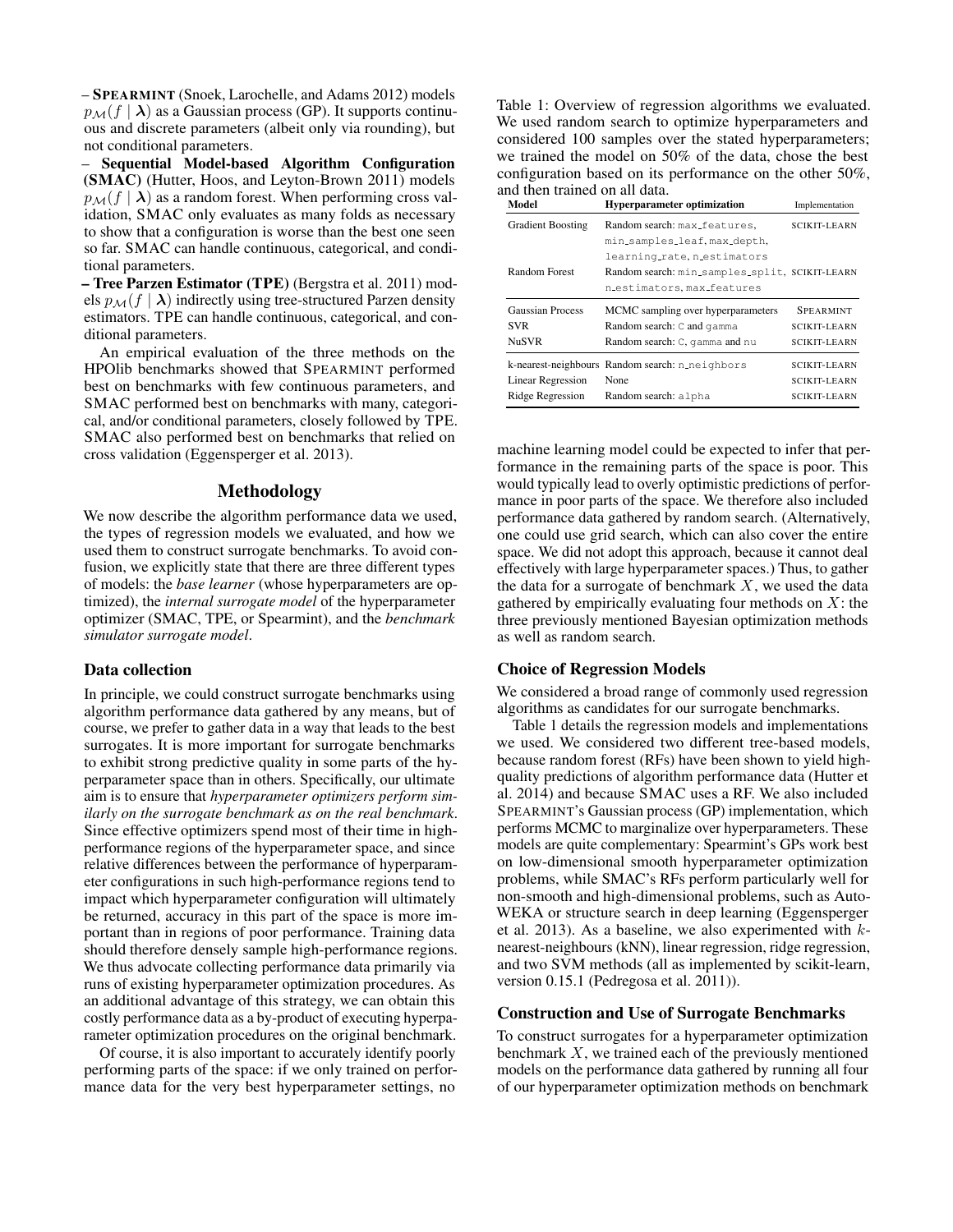X. The surrogate benchmark  $X'_M$  based on model M is identical to the original benchmark  $\overline{X}$ , except that evaluations of the base learner to be optimized in benchmark  $X$  are replaced by a performance prediction<sup>2</sup> obtained from model  $M$ . In particular, the surrogate's configuration space (including all parameter types and domains) and function evaluation budget are identical to the original benchmark.

Importantly, the wall clock time to run an algorithm on  $X'_M$  is much lower than that required on X, since all evaluations of the base learner underlying  $X$  are replaced by cheap model evaluations. To avoid the repeated cost of training or loading  $M$ , we also allow for storing  $M$  in an independent process and communicating with it via a local socket.

#### Experiments and Results

We now present an experimental evaluation of the quality of surrogates constructed by different machine learning methods. Due to limited space, we provide more detailed results in supplementary material: www.automl.org/benchmarks/aaai2015 surrogates-supplementary.pdf

#### Experimental Setup

We experimented with nine benchmarks from the hyperparameter optimization benchmark library HPOLIB (Eggensperger et al. 2013), including three low-dimensional and six high-dimensional hyperparameter spaces. The lowdimensional benchmarks were derived from a logistic regression (Snoek, Larochelle, and Adams 2012) with 4 hyperparameters on the MNIST dataset (LeCun et al. 1998) (both with and without 5-fold cross validation) and an active learning fit of a latent Dirichlet allocation (Hoffman, Blei, and Bach 2010) with 3 continuous hyperparameters. The evaluation of a single configuration of the logistic regression required roughly 1 minute on a single core of an Intel Xeon E5-2650 v2 CPU, whereas the onlineLDA took up to 10 hours. The high-dimensional benchmarks were derived from a simple and a deep neural network, HP-NNET and HP-DBNET (both taken from Bergstra et al. (2011)), each being used to classify the mrbi and the convex datasets (Larochelle et al. 2007). For HP-NNET we also included 5-fold cross validation variants of both datasets. Evaluating a single HP-NNET configuration required roughly 12 minutes using 2 cores with OpenBlas. To run efficiently, the HP-DBNET required a GPGPU; on a modern Geforce GTX780 GPU, it took roughly 15 minutes to evaluate a single configuration.

For each benchmark, we executed 10 runs each of SMAC, SPEARMINT, TPE and random search (using the Hyperopt implementation of both random search and TPE). Table 2 provides an overview of this data. For benchmarks that included 5-fold cross-validation, the data for TPE, SPEARMINT and random search repeats every configuration 5 times, once per fold. In contrast, SMAC natively manages the number of cross-validation folds considered per configuration, and hence evaluated only a subset of folds for most configurations.

| Table 2: Properties of our data sets. "One-hot dim." is the |  |  |  |
|-------------------------------------------------------------|--|--|--|
| number of features in our one-hot encoded training data.    |  |  |  |
|                                                             |  |  |  |

|                    | hyperparameter |       |              | One-hot        | #evals. |        |  |
|--------------------|----------------|-------|--------------|----------------|---------|--------|--|
|                    | # $\lambda$    | cond. | cat. / cont. | dim.           | per run | #data  |  |
| onlineLDA          | 3              |       | $-13$        | $\overline{4}$ | 50      | 1999   |  |
| Log. Reg.          | 4              |       | $-14$        | 5              | 100     | 4000   |  |
| Log. Reg. 5CV      |                |       |              | 9              | 500     | 20 000 |  |
| HP-NNET convex     | 14             | 4     | 7/7          | 25             | 200     | 8000   |  |
| HP-NNET convex 5CV |                |       |              | 29             | 500     | 19998  |  |
| HP-NNET mrbi       |                |       | 7/7          | 25             | 200     | 8000   |  |
| HP-NNET mrbi 5CV   | 14             | 4     |              | 29             | 500     | 20 000 |  |
| HP-DBNET convex    | 36             | 27    | 19/17        | 82             | 200     | 7997   |  |
| HP-DBNET mrbi      |                |       |              |                |         | 7916   |  |

We used a one-hot (aka  $1$ -in- $k$ ) encoding to code categorical parameters and scaled the  $x$  values (using the training data) to be within [0, 1]. For some model types, training with all the data from Table 2 was computationally infeasible, and so we subsampled 2 000 data points (uniformly at random<sup>3</sup>) for training. This was the case for nuSVR and the GP model. On this reduced training set, the GP model required 550 minutes, and the nuSVR 230 minutes respectively, to train on the most expensive data set (HP-DBNET convex).

We used HPOLIB to run the experiments for all optimizers with a single format, both for the original hyperparameter optimization benchmarks and for our surrogates. The version of the SPEARMINT package we used crashed for about 5% of all runs due to a numerical problem. In evaluations where we require entire trajectories, for these crashed SPEARMINT runs, we imputed the best function value found before the crash for all evaluations after the crash.

#### Evaluation of Raw Model Performance

To evaluate the raw predictive performance of the models listed in Table 1, we computed root mean squared error (RMSE) and Spearman's rank correlation coefficient (CC) between model predictions and the true responses.

Using all data Table 3 presents results for 4 representative datasets in a 5-fold cross-validation setting, showing that our tree-based models were best for predicting the performance of our base learners. The RF model achieved the highest CC on all 9 datasets, while the GB model tended to yield the lowest RMSE (details shown in Appendix, Table B.1). Besides the tree-based models, the GP performed best; kNN and the linear regression models did not achieve comparable performance. Based on these results, we decided to focus the remainder of our study on a subset of models: tree-based approaches (RFs and GB), GPs, and, as an example of a popular, yet poorly-performing model, kNN.

<sup>&</sup>lt;sup>2</sup>Our benchmark algorithms are deterministic, and we thus predicted means, but in principle we could also sample from the predictive distribution produced by a regression model to mimic the behaviour of stochastic algorithms.

<sup>&</sup>lt;sup>3</sup>For a given dataset and fold, all models based on the same number of data points used the same subsampled data set. We note that model performance sometimes was quite noisy with respect to the pseudorandom number seed for this subsampling step. To make our results more easily reproducible, we used a fixed seed.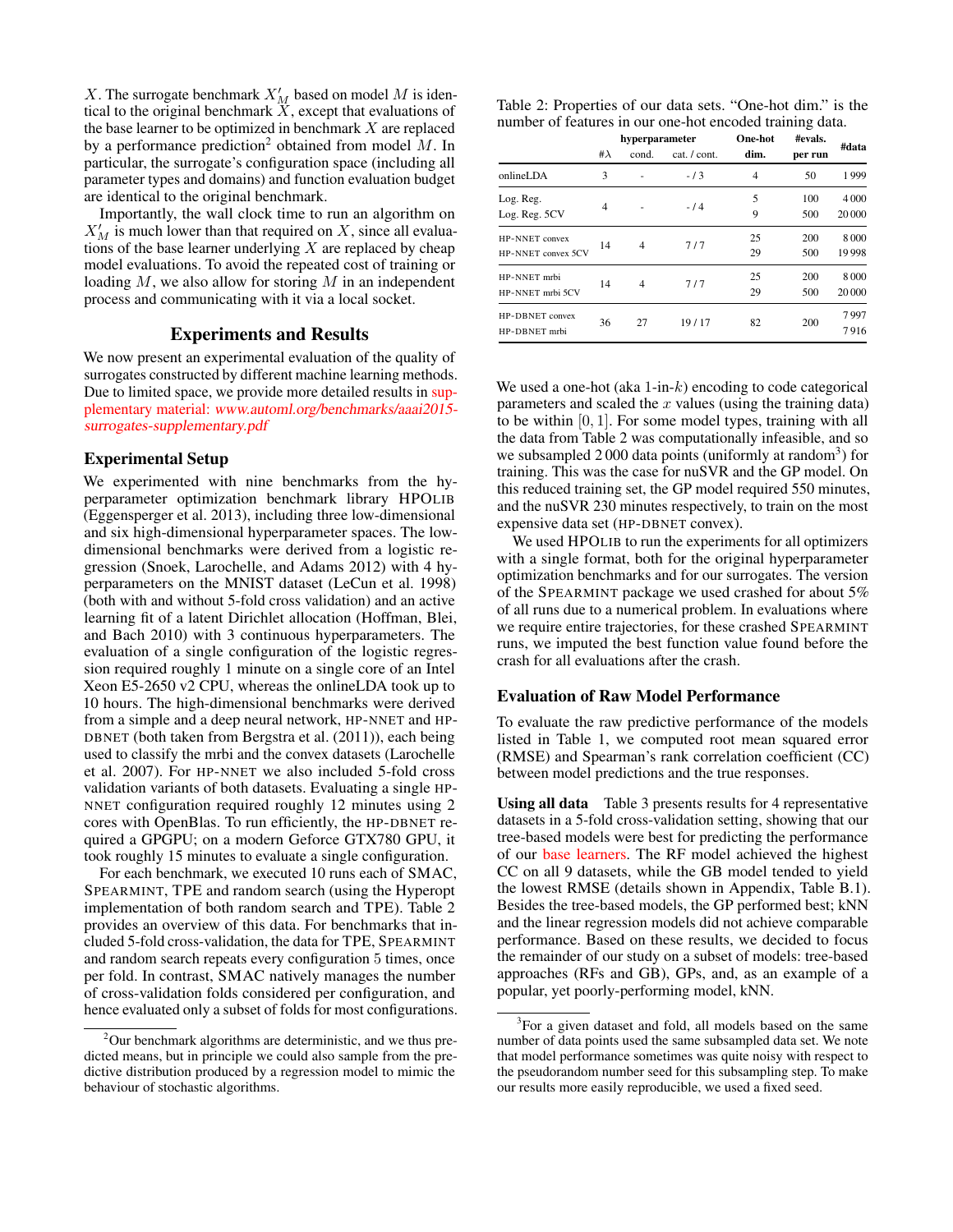Table 3: Regression performance in the cross-validation setting. We report average RMSE and CC for a 5-fold cross validation for different regression models for 4 out of 9 benchmark problem datasets For each entry, bold face indicates the best performance on this dataset, and underlined values are not statistically significantly different from the best according to a paired t-test ( $p = 0.05$ ). For models marked with an <sup>∗</sup> we reduced the training data to 2000 data points per fold.

|            | onlineLDA   |      | Log.Reg.    |      | Log.Reg. 5CV       |      | HP-DBNET mrbi |      |  |
|------------|-------------|------|-------------|------|--------------------|------|---------------|------|--|
| Model      | <b>RMSE</b> | CC.  | <b>RMSE</b> | CC.  | <b>RMSE</b><br>CC. |      | <b>RMSE</b>   | CC   |  |
| <b>GB</b>  | 29.7        | 0.99 | 0.061       | 0.95 | 0.028              | 0.96 | 0.052         | 0.92 |  |
| RF         | 32.7        | 0.99 | 0.068       | 0.95 | 0.029              | 0.98 | 0.052         | 0.92 |  |
| $GP*$      | 77.0        | 0.94 | 0.114       | 0.89 | 0.125              | 0.88 | 0.081         | 0.80 |  |
| <b>SVR</b> | 145.0       | 0.98 | 0.124       | 0.88 | 0.108              | 0.89 | 0.093         | 0.72 |  |
| $NuSVR*$   | 144.9       | 0.98 | 0.131       | 0.86 | 0.141              | 0.86 | 0.089         | 0.73 |  |
| <b>KNN</b> | 154.4       | 0.97 | 0.146       | 0.88 | 0.137              | 0.89 | 0.106         | 0.62 |  |
| Lin.Reg.   | 198.7       | 0.86 | 0.252       | 0.66 | 0.232              | 0.78 | 0.094         | 0.70 |  |
| Rid.Reg.   | 198.7       | 0.86 | 0.252       | 0.66 | 0.232              | 0.78 | 0.094         | 0.70 |  |

Leave one optimizer out To evaluate whether our regression models successfully predicted the performance of a machine learning algorithm with hyperparameter configurations selected by some new optimization method we considered a *leave-one-optimizer-out* (*leave-ooo*) setting, learning from data drawn from all but one optimizer and measuring performance on the held-out data. In our experiments we obtained qualitatively similar results for this setting to those of Table 3 (shown in supplementary material). Figure 1 shows representative scatter plots of true vs. predicted performance on test data. For the low-dimensional logistic regression example (first row of Figure 1) the tree-based models and the GP model predicted most configurations very well. Higherdimensional datasets, such as HP-DBNET mrbi (second row of Figure 1), gave rise to larger errors, with the GP model predicting that many good configurations would perform as poorly as the worst ones.

As RFs and GB performed similarly and RFs are widely used within SMBO, we focus on RFs for the remaining experiments (but provide further details on GB in the supplementary material). We compare RFs to GPs, the best-performing non-tree-based approach.

#### Evaluation of Surrogate Benchmarks

Having narrowed down the set of machine learning approaches that deserves consideration, we turn to an evaluation of the quality of the surrogate benchmarks produced by our regression models. For benchmark  $X$  and model  $M$ , we measure the quality of surrogate  $X'_M$  by comparing the performance of various hyperparameter optimizers on that surrogate  $X'_M$  and the real X. More precisely, we used the leaveone-optimizer-out setting: to benchmark each optimizer, we used a different surrogate, namely one that does not include training data from this optimizer.

Table 4 presents the results of an empirical evaluation using the real benchmarks (left block) versus the surrogate benchmarks based on RFs (middle block) and GPs (right



Figure 1: True test performance  $(x \text{ axis})$  vs. regression model predictions  $(y \text{ axis})$ . We report results for the logistic regression 5CV and HP-DBNET mrbi datasets The models were trained on leave-ooo and tested on the left out data. All plots in one row have the same axes, showing error rates ranging from 0 to 1 (Log.Reg.  $5CV$ ) and from 0.4 to 1.1 (HP-DBNET mrbi). Each marker represents the performance of one configuration, vertical lines (and colors) indicate 1/3 best and worst true performance, respectively. Configurations on the diagonal were predicted perfectly, configurations below the diagonal were predicted to perform better than they really did, configurations above the diagonal worse.

block).<sup>4</sup> Comparing the performance blocks shows that the RF-based surrogate benchmarks yielded results similar to those obtained on the real benchmarks, and that the GP-based surrogate benchmarks gave rise to more different results. For example, for the logistic regression benchmark (with and without cross-validation), the GP surrogate predicted some configurations to have (nonsensical) *negative* loss, and indeed SMAC found these configurations when executed on the GPbased surrogate benchmark. Other results on the GP-based surrogate, such as SPEARMINT's and TPE's performances on the HP-NNET convex benchmark were also too good. In contrast, RFs never predict values higher or lower than contained in the training data, which led them to avoid such errors. In 4 out of 9 benchmarks the best optimizer achieved the same best result as on the real benchmark, in 3 cases the best optimizer on the RF-based surrogate was not significantly worse than the best one on the real benchmark.

Figure 2 studies two benchmarks in more detail, evaluating the performance of various hyperparameter optimizers over time when run on the real benchmark versus the RF-based and GP-based surrogates. The top row shows results on the low-dimensional logistic regression benchmark, a case where

<sup>&</sup>lt;sup>4</sup>We note that, to enable efficient end-to-end experiments with surrogate benchmarks, the optimizers solely used the surrogate benchmark; no runs of the actual base learner were performed. In order to evaluate the quality of a surrogate model, we could also run the base learner to validate the actual performance of the configurations found when optimizing the surrogate; we report first results for this in the supplemental material.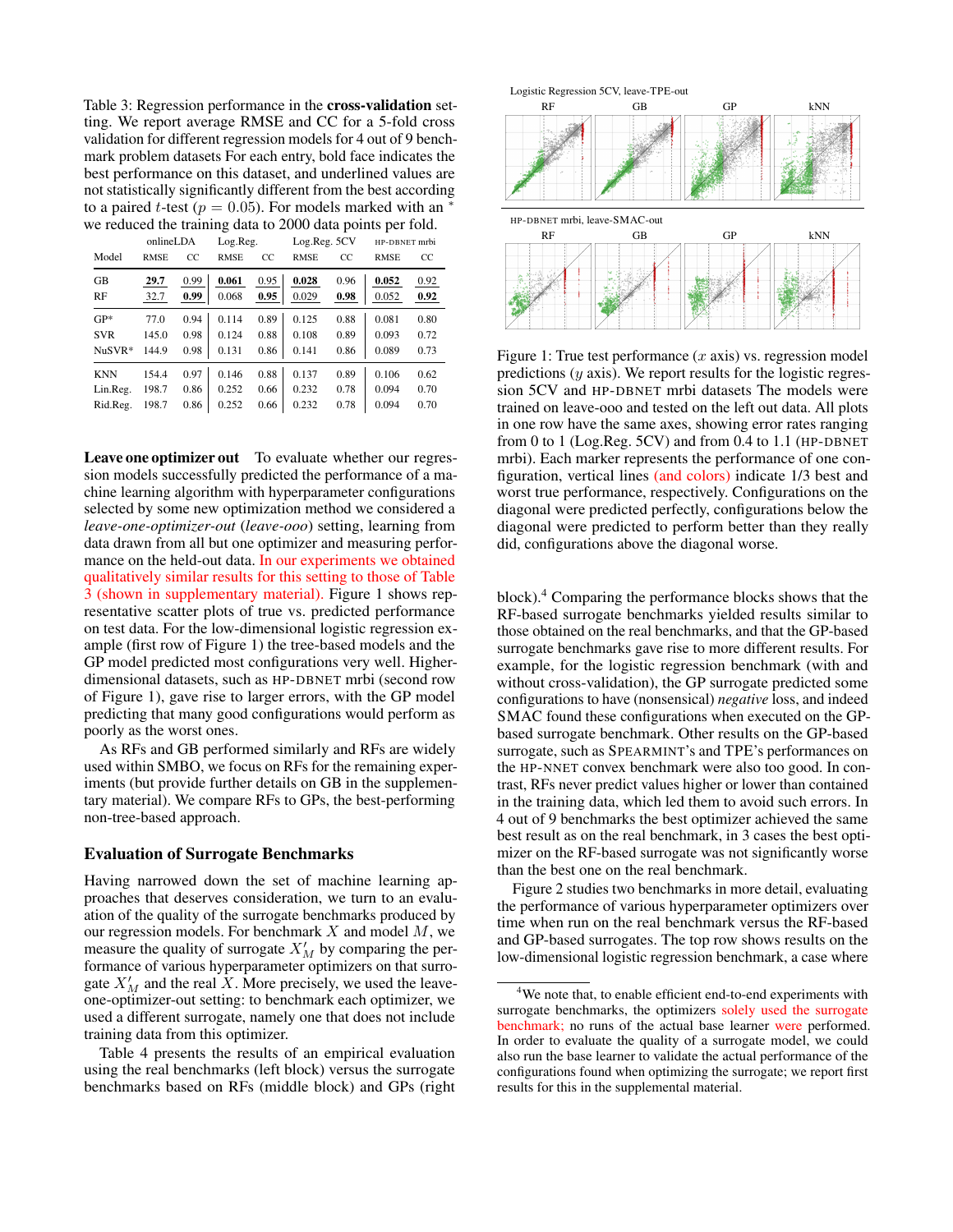|                    |        | Results obtained on real benchmark |                  |                  | Results obtained on RF-based surrogate |                  |                  |  | Results obtained on GP-based surrogate |                  |                  |
|--------------------|--------|------------------------------------|------------------|------------------|----------------------------------------|------------------|------------------|--|----------------------------------------|------------------|------------------|
|                    |        | <b>SMAC</b>                        | <b>Spearmint</b> | TPE              | <b>SMAC</b>                            | <b>Spearmint</b> | TPE              |  | <b>SMAC</b>                            | <b>Spearmint</b> | TPE              |
| <b>Experiment</b>  | #evals | Valid. loss                        | Valid. loss      | Valid. loss      | Valid. loss                            | Valid. loss      | Valid. loss      |  | Valid. loss                            | Valid. loss      | Valid. loss      |
| Log.Reg.           | 100    | $0.08 \pm 0.00$                    | $0.07 \pm 0.00$  | $0.08 \pm 0.00$  | $0.10 \pm 0.02$                        | $0.08 \pm 0.00$  | $0.08 \pm 0.01$  |  | $-0.06 \pm 0.09$                       | $0.07 \pm 0.00$  | $0.08 \pm 0.04$  |
| onlineLDA          | 50     | $1266.4 \pm 4.4$                   | 1264.3±4.9       | $1263.7 \pm 3.0$ | $1268.2 \pm 2.0$                       | $1265.6 \pm 3.6$ | $1266.1 \pm 2.0$ |  | $1273.0 \pm 7.6$                       | $1263.4 \pm 4.5$ | $1268.5 \pm 5.3$ |
| HP-NNET convex     |        | $0.19 \pm 0.01$                    | $0.20 \pm 0.01$  | $0.19 \pm 0.01$  | $0.21 \pm 0.01$                        | $0.21 \pm 0.00$  | $0.21 \pm 0.01$  |  | $0.14 \pm 0.03$                        | $0.14 \pm 0.05$  | $0.12 \pm 0.05$  |
| HP-NNET mrbi       | 200    | $0.49 \pm 0.01$                    | $0.51 \pm 0.03$  | $0.48 \pm 0.01$  | $0.51 \pm 0.03$                        | $0.54 \pm 0.04$  | $0.49 \pm 0.01$  |  | $0.47 \pm 0.02$                        | $0.52 \pm 0.07$  | $0.47 \pm 0.01$  |
| HP-DBNET convex    |        | $0.15 \pm 0.01$                    | $0.23 \pm 0.10$  | $0.15 \pm 0.01$  | $0.18 \pm 0.00$                        | $0.20 \pm 0.06$  | $0.18 \pm 0.00$  |  | $0.11 \pm 0.02$                        | $0.12 \pm 0.05$  | $0.16 \pm 0.02$  |
| HP-DBNET mrbi      |        | $0.47 \pm 0.02$                    | $0.59 \pm 0.08$  | $0.47 \pm 0.02$  | $0.52 \pm 0.02$                        | $0.63 \pm 0.05$  | $0.50 \pm 0.01$  |  | $0.45 \pm 0.06$                        | $0.62 \pm 0.06$  | $0.41 \pm 0.05$  |
| Log.Reg 5CV        |        | $0.08 \pm 0.00$                    | $0.08 + 0.00$    | $0.09 \pm 0.01$  | $0.08 \pm 0.00$                        | $0.08 \pm 0.00$  | $0.09 \pm 0.01$  |  | $-0.04 \pm 0.07$                       | $0.08 \pm 0.00$  | $0.07 \pm 0.01$  |
| HP-NNET convex 5CV | 500    | $0.19 \pm 0.01$                    | $0.23 \pm 0.05$  | $0.21 \pm 0.01$  | $0.22 \pm 0.01$                        | $0.24 \pm 0.04$  | $0.22 \pm 0.01$  |  | $0.17 \pm 0.01$                        | $0.15 \pm 0.05$  | $0.18 \pm 0.02$  |
| HP-NNET mrbi 5CV   |        | $0.48 \pm 0.01$                    | $0.55 \pm 0.03$  | $0.51 \pm 0.02$  | $0.51 \pm 0.01$                        | $0.59 \pm 0.06$  | $0.51 \pm 0.02$  |  | $0.38 \pm 0.05$                        | $0.57 \pm 0.06$  | $0.49 \pm 0.01$  |

Table 4: Losses obtained for all optimizers and benchmarks. We report results for the real benchmarks (left), RF-based surrogate benchmarks (middle), and GP-based surrogate benchmarks (right), where all surrogate models were learned from leave-ooo data. We report means and standard deviations across 10 runs of each optimizer. For each benchmark, bold face indicates the best mean loss, and underlined values are not statistically significantly different from the best according to an unpaired t-test ( $p = 0.05$ ).



Figure 2: Best performance found by different optimizers over time. We plot median and quartile of best performance across 10 runs of each optimizer over time on the real benchmark (left column) and on surrogates trained on leave-ooo data. Analogous results for all benchmarks are given in Figure B.3 in the supplementary material.

all models performed reasonably well except that the GP surrogate underpredicted the error for some configurations that SMAC found in the end. The second row shows the results for our highest dimensional benchmark: HP-DBNET convex, for which the GP-based surrogate (right figure) yielded qualitatively quite different performance than the real benchmark (left figure). In contrast, the RF-based surrogate yielded performance much closer to that of the real benchmark.

Crucially, the hyperparameter optimization experiments on our surrogate models were much faster than on the real benchmarks. For example, as previously mentioned, a single function evaluation on the real onlineLDA benchmark required up to 10 hours; a surrogate evaluation required less

than a second. The hyperparameter optimizer did add a small overhead, leading to costs of 50-60 seconds for a complete hyperparameter optimization experiment on the surrogate benchmarks with TPE or SMAC, as compared to about 340 hours for the real benchmark; a roughly 20 000-fold speedup. Even for SPEARMINT—which added considerably larger overhead than TPE and SMAC due to its MCMC steps—we achieved a 330-fold speedup for an entire hyperparameter optimization experiment.

# Conclusion and Future Work

To tackle the high computational cost and overhead of performing hyperparameter optimization benchmarking, we pro